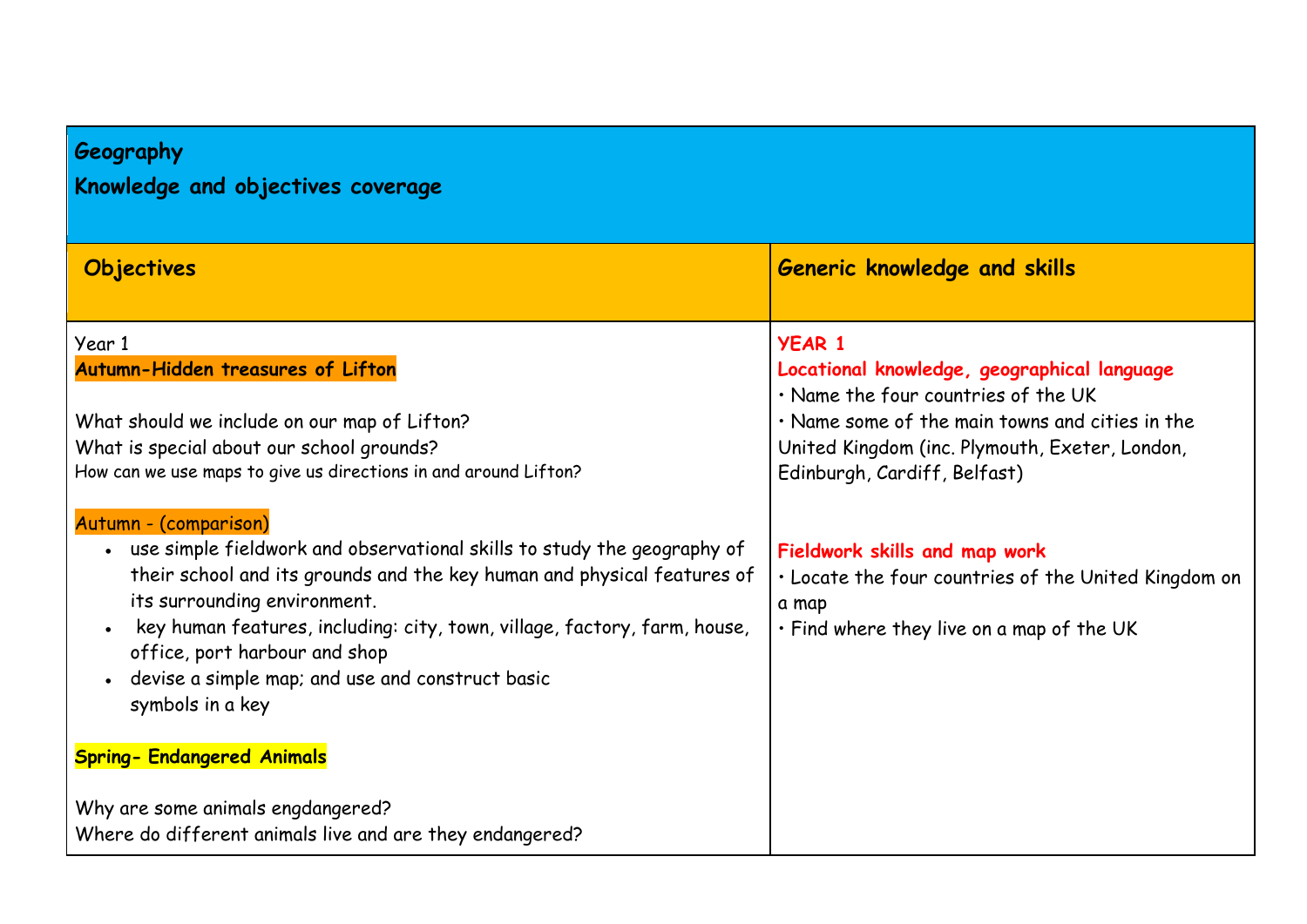| Are there any endangered animals in the UK?                                                                                                                                                                                             |                                                                                                                                         |
|-----------------------------------------------------------------------------------------------------------------------------------------------------------------------------------------------------------------------------------------|-----------------------------------------------------------------------------------------------------------------------------------------|
| • name and locate the world's seven continents and five oceans<br>. use world maps, atlases and globes to identify the United Kingdom and<br>its countries as well as the countries, continents and oceans studied at<br>this key stage |                                                                                                                                         |
| Summer - Cities, (link with Castles, Kings and Queens)<br><b>Unique UK</b>                                                                                                                                                              |                                                                                                                                         |
| Do all UK capital cities have castles?<br>What is so special about the United Kingdom?<br>Where do I Live?<br>Where do I go to school?                                                                                                  |                                                                                                                                         |
| • name locate and identify characteristics of the four countries and<br>capital cities of the United Kingdom and its surrounding seas                                                                                                   |                                                                                                                                         |
| Year 2                                                                                                                                                                                                                                  | <b>YEAR 2</b>                                                                                                                           |
| Autumn- Around the world: Continents, countries and oceans                                                                                                                                                                              | Locational knowledge, geographical language<br>·Use compass directions(N, S, E, W) to describe                                          |
| Can you name the continents and oceans of the world?<br>What is the difference between a continent and a country?                                                                                                                       | locations                                                                                                                               |
| What is the difference between an ocean and the sea?                                                                                                                                                                                    | Fieldwork skills and map work<br>· Name the continents of the world and find them in<br>an atlas (Europe, North America, South America, |
| name and locate the world's seven continents and five oceans<br>• use world maps, atlases and globes to identify the United Kingdom and                                                                                                 | Africa, Asia, Antarctica, Oceania)<br>• Name the world's oceans and find them in an atlas                                               |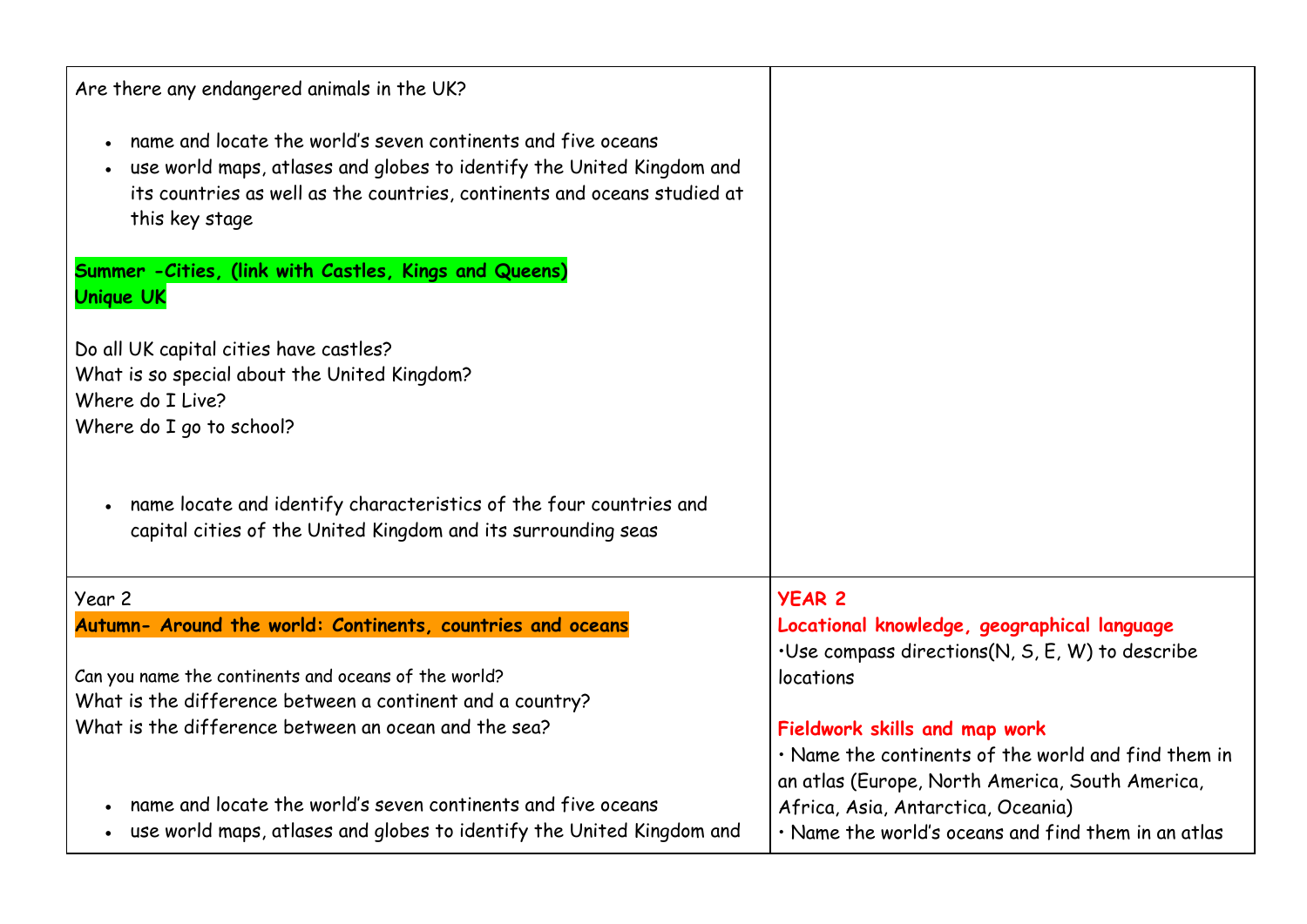| its countries<br>as well as the countries, continents and oceans studied at this key stage<br><b>Spring - Extreme climates</b>                                                                                                                                                                                                                                                                 | (Atlantic, Pacific, Indian, Arctic, Southern)<br>. Name and locate the main cities of England, Wales,<br>Scotland and Ireland (London, Birmingham, Cardiff,<br>Edinburgh, Belfast, Dublin) and the seas surrounding<br>the UK |
|------------------------------------------------------------------------------------------------------------------------------------------------------------------------------------------------------------------------------------------------------------------------------------------------------------------------------------------------------------------------------------------------|-------------------------------------------------------------------------------------------------------------------------------------------------------------------------------------------------------------------------------|
| What is amazing about Africa?<br>What are the different habitats of Africa?<br>What is different about the lives of people living in a Kenyan village and Lifton<br>village?<br>understand geographical similarities and differences through studying<br>the human and physical geography of a small area of the United<br>Kingdom, and of a small area in a contrasting non- European country | · Use simple compass directions and<br>locational/directional language when using maps<br>·locate the equator and North and South Poles and<br>explain how the weather affects these areas<br>· Locate rainforests            |
| <b>Summer- Coasts and oceans</b><br>What is unique about the landscape of the UK? (include UK islands)<br>What is special about the seaside? (Link to local seaside locations - Bude)<br>If we need to add a fieldwork element into year 2, we could do one linked to<br>the seaside e.g. what types of shells/pebbles/plants can we find at the beach?                                        |                                                                                                                                                                                                                               |
| . use aerial photographs and plan perspectives to recognise landmarks and<br>basic human and physical features;<br>use basic geographical vocabulary to refer to:<br>key physical features, including: beach, cliff, coast, forest, hill,<br>mountain, sea, ocean, river, soil, valley, vegetation, season and weather                                                                         |                                                                                                                                                                                                                               |
| Year 3<br><b>Autumn- Angry Earth and Dinosaurs</b>                                                                                                                                                                                                                                                                                                                                             | <b>YEAR 3</b><br>Locational knowledge, geographical language<br>· Describe route and direction using 8 compass points                                                                                                         |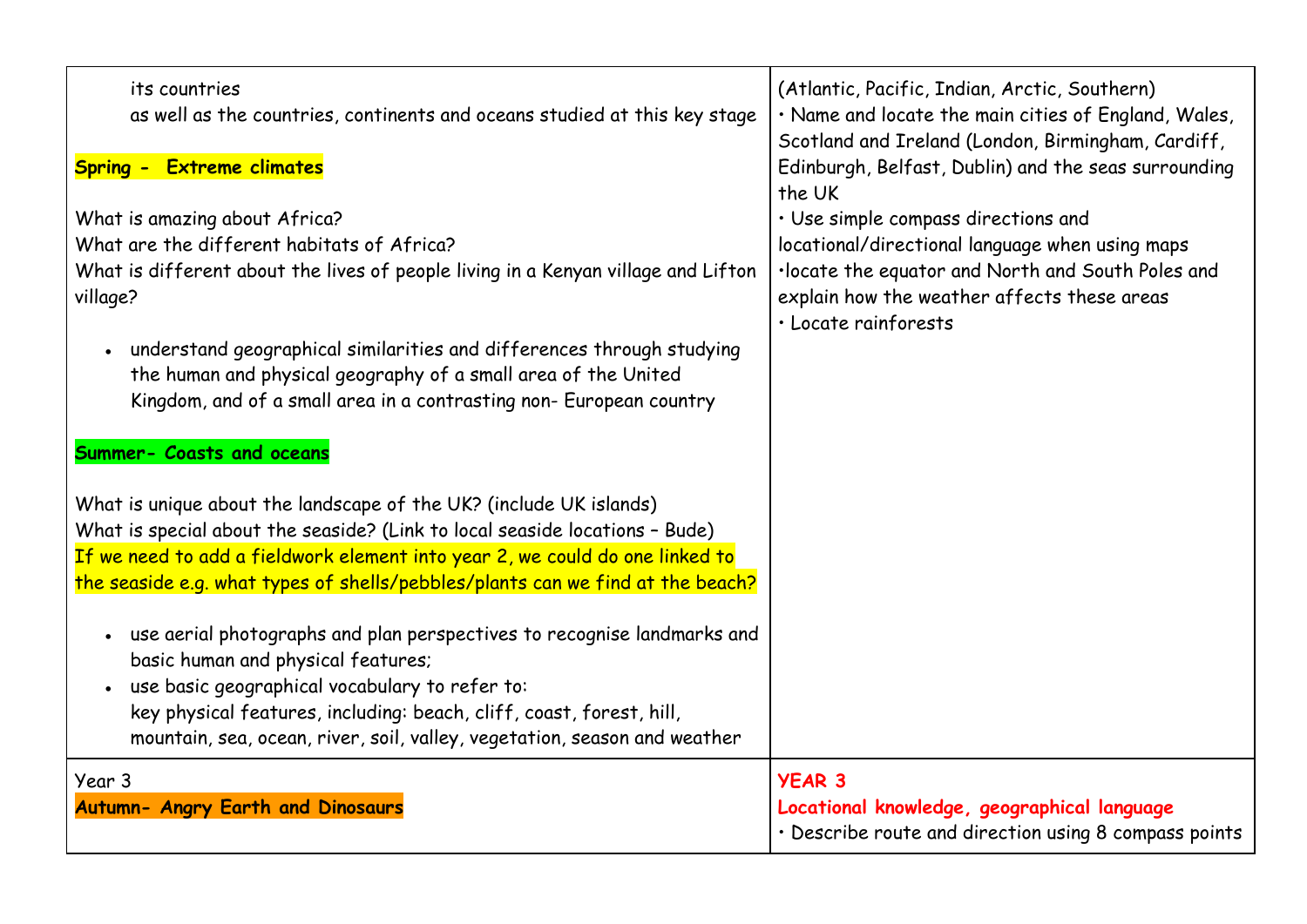| What is found underground?                                                            | e.g. N, S, E, W, NW, NE, SW, SE                        |
|---------------------------------------------------------------------------------------|--------------------------------------------------------|
| What causes volcanoes, earthquakes, tsunamis and tornados?                            | . Name a number of countries in the Northern           |
| How do volcanoes affect people's lives?                                               | Hemisphere (Inc. England, Scotland, Wales, Northern    |
|                                                                                       | Ireland, Ireland, Canada, USA, Russia, Germany,        |
| physical geography, including: climate zones, biomes and vegetation<br>belts, rivers, | France, Spain, Italy                                   |
| mountains, volcanoes and earthquakes                                                  | Fieldwork skills and map work                          |
| understand geographical similarities and differences through the study                | · Understand and use 4 and 6 figure grid references    |
| of human and physical geography of a region of the United Kingdom, a                  | . Name and locate the capital cities of neighbouring   |
| region in a European country, and a region within North or South                      | European countries (inc. Paris, Madrid, Dublin, Rome,  |
| America                                                                               | Berlin and revise Edinburgh, Cardiff, London, Belfast) |
|                                                                                       | · Name and locate some of the world's mega cities      |
| Spring - Living Off The Land                                                          | (Eg. Tokyo, Delhi, Shanghai, Mexico City, New York,    |
|                                                                                       | Mumbai, Sao Paulo, Beijing, Dhaka, Karachi)            |
| What are sketch maps?                                                                 | ·Use eight points of a compass                         |
| How can a compass help find locations on the map?                                     | . Locate and explain the significance of the Northern  |
| What trade links do we have and how have they changed?                                | and Southern hemispheres and the Arctic and            |
| How do we use the land in the UK?                                                     | Antarctic Circles                                      |
|                                                                                       | . Locate the countries of Europe, North and South      |
| human geography, including: types of settlement and land use, economic                | America (inc. Canada, USA inc. Alaska, Mexico, Cuba,   |
| activity including trade links, and the distribution of natural resources             | Columbia, Peru, Brazil, Argentina)                     |
| including energy, food, minerals and water                                            |                                                        |
| use maps, atlases, globes and digital/computer mapping to locate                      |                                                        |
| countries and describe features studied                                               |                                                        |
|                                                                                       |                                                        |
| <b>Summer- Mining and Minerals</b>                                                    |                                                        |
| Why is our local land so special?                                                     |                                                        |
| Which mines are there in our local area and what has been mined there?                |                                                        |
|                                                                                       |                                                        |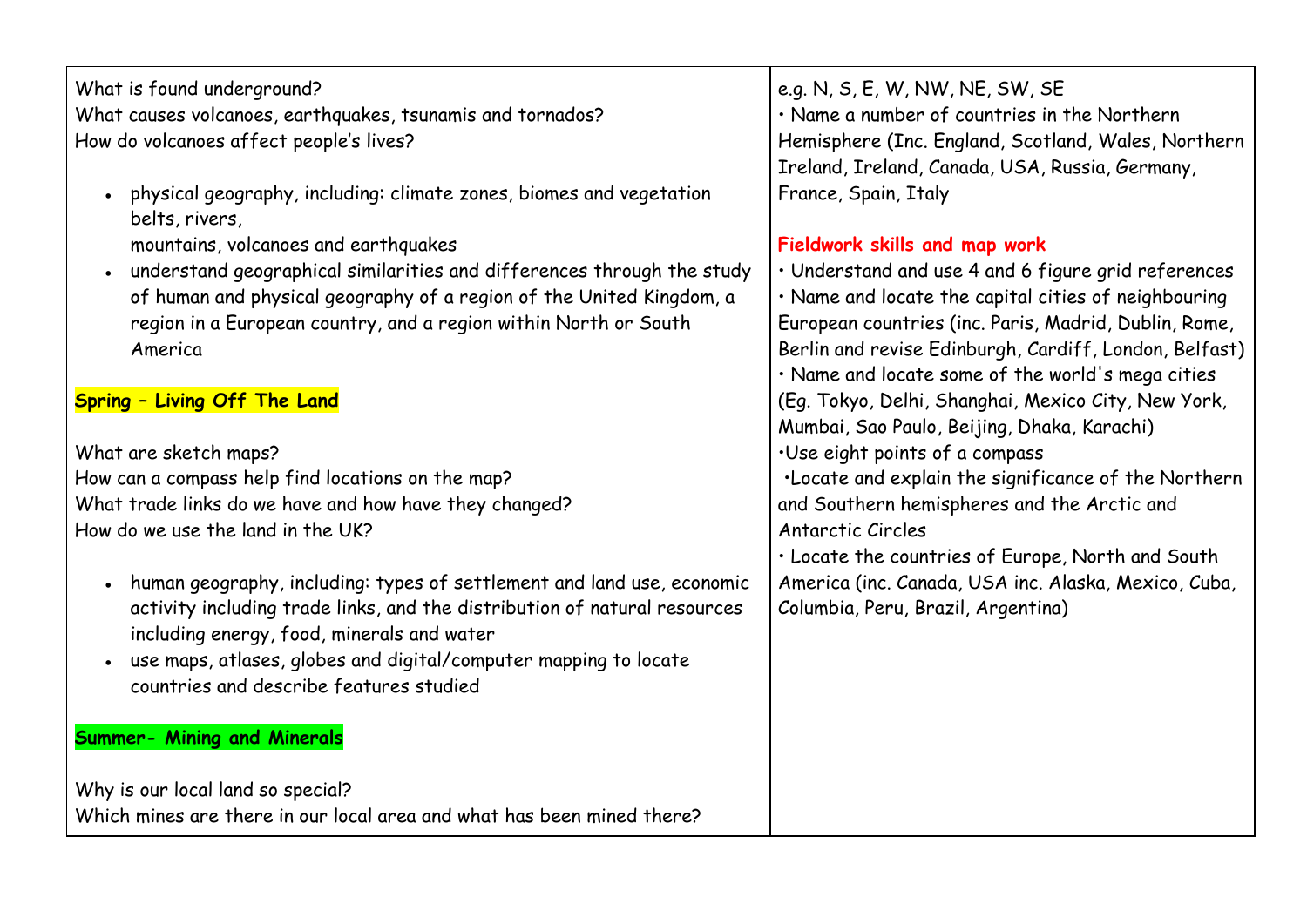| How are mines shown on maps?<br>What physical features are near mines, railways, rivers etc?                                                                                                                                                                                                                              |                                                                                                    |
|---------------------------------------------------------------------------------------------------------------------------------------------------------------------------------------------------------------------------------------------------------------------------------------------------------------------------|----------------------------------------------------------------------------------------------------|
| name and locate counties and cities of the United Kingdom, geographical<br>regions and their identifying human and physical characteristics, key<br>topographical features (including hills, mountains, coasts and rivers), and<br>land- use patterns; and understand how some of these aspects have<br>changed over time |                                                                                                    |
| Year 4                                                                                                                                                                                                                                                                                                                    | Year 4                                                                                             |
| Autumn - Egypt and the River Nile                                                                                                                                                                                                                                                                                         | Locational knowledge, geographical language<br>· Describe route and direction linking N/S/E/W with |
| Why was the River Nile so important in Ancient Egypt?                                                                                                                                                                                                                                                                     | degrees on the compass                                                                             |
| What is the water cycle?                                                                                                                                                                                                                                                                                                  | . Know the difference between the British Isles,                                                   |
| What are the different states of water and how do they change?                                                                                                                                                                                                                                                            | <b>Great Britain and UK</b>                                                                        |
| Water pollution-what can you do?                                                                                                                                                                                                                                                                                          | . Know the countries that make up the European                                                     |
|                                                                                                                                                                                                                                                                                                                           | Union (and the fact that Britain is now not part of it)                                            |
| human and physical characteristics, key topographical features                                                                                                                                                                                                                                                            | (27 countries in total)                                                                            |
| (including hills, mountains, coasts and rivers) and the water cycle                                                                                                                                                                                                                                                       | . Name the areas of origin of the main ethnic groups                                               |
|                                                                                                                                                                                                                                                                                                                           | in the UK and in their school                                                                      |
| Spring- Who built Rome?                                                                                                                                                                                                                                                                                                   | · Understand the concept of biomes                                                                 |
| Where is Rome?                                                                                                                                                                                                                                                                                                            | Fieldwork skills and map work                                                                      |
| What are the human and physical features of Italy?                                                                                                                                                                                                                                                                        | . Locate the Tropic of Cancer and the Tropic of                                                    |
| What other cities are in Europe-how do they compare with Rome?                                                                                                                                                                                                                                                            | Capricorn                                                                                          |
|                                                                                                                                                                                                                                                                                                                           | . Name up to six cities in the UK and locate them on a                                             |
| locate the world's countries, using maps to focus on Europe (including                                                                                                                                                                                                                                                    | map (revise: Plymouth, Exeter, London, Edinburgh,                                                  |
| the location of                                                                                                                                                                                                                                                                                                           | Cardif, Belfast - Learn: Birmingham, Glasgow,                                                      |
| Russia) concentrating on their environmental regions, key physical and                                                                                                                                                                                                                                                    | Liverpool, Bristol, Manchester, Sheffield)                                                         |
| human characteristics, countries, and major cities.                                                                                                                                                                                                                                                                       | · Locate and name some of the main islands that                                                    |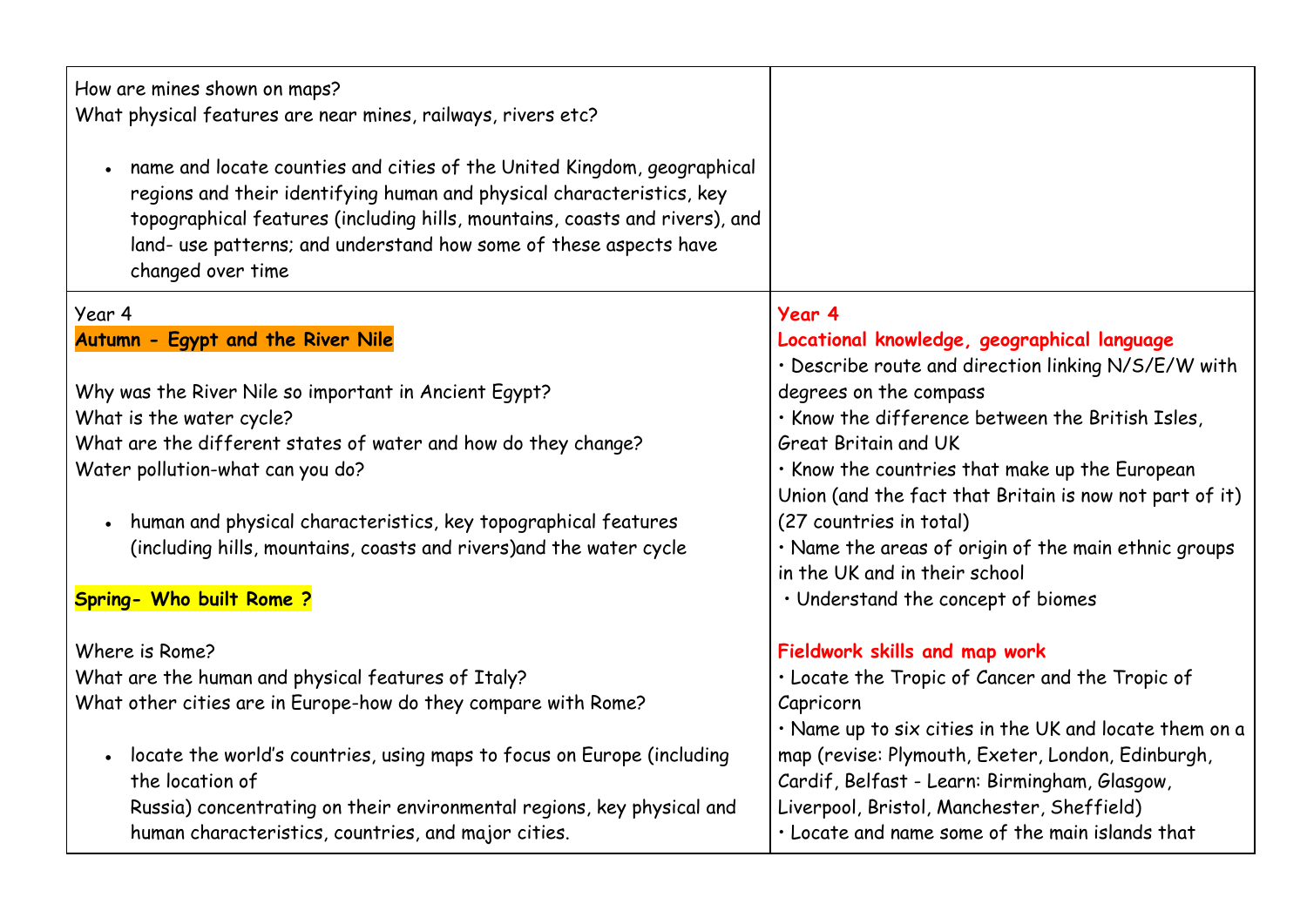| Summer - Great Britain<br>How are countries of Great Britain different?<br>How is land used in GB and how has this changed over time?<br>What are the secrets and legends of the UK?<br>name and locate counties and cities of the United Kingdom, geographical<br>regions and their identifying human and physical characteristics Land-<br>use patterns; and understand how some of these aspects have changed<br>over time | surround the UK (Hebrides, Shetland Islands, Orkney<br>Islands, Isles of Scilly, Isle of Mann)<br>·Locate and name geographical features on an<br>ordnance survey map<br>· Locate and explain the significance of the Equator,<br>Northern Hemisphere, Southern Hemisphere, the<br>Tropics of Cancer and Capricorn to a range of<br>countries across the world.<br>· Name and locate major worlds, jungles and deserts<br>(EG. Antarctica, Artic, Sahara, Arabian, Gobi,<br>Kalahari deserts and rainforests of Borneo, Amazon,<br>India, Sri Lanka and West Africa) |
|-------------------------------------------------------------------------------------------------------------------------------------------------------------------------------------------------------------------------------------------------------------------------------------------------------------------------------------------------------------------------------------------------------------------------------|----------------------------------------------------------------------------------------------------------------------------------------------------------------------------------------------------------------------------------------------------------------------------------------------------------------------------------------------------------------------------------------------------------------------------------------------------------------------------------------------------------------------------------------------------------------------|
| <b>Year 5/6</b>                                                                                                                                                                                                                                                                                                                                                                                                               | <b>YEAR 5/6</b>                                                                                                                                                                                                                                                                                                                                                                                                                                                                                                                                                      |
|                                                                                                                                                                                                                                                                                                                                                                                                                               |                                                                                                                                                                                                                                                                                                                                                                                                                                                                                                                                                                      |
| <b>Autumn - Tricky Time Zones</b>                                                                                                                                                                                                                                                                                                                                                                                             | Locational knowledge, geographical language                                                                                                                                                                                                                                                                                                                                                                                                                                                                                                                          |
| Why are there different time zones around the world?                                                                                                                                                                                                                                                                                                                                                                          | $Y5 \cdot$ Describe route, direction and location, linking 8<br>points of compass to degrees on compass                                                                                                                                                                                                                                                                                                                                                                                                                                                              |
| What are the different time zones around the world?                                                                                                                                                                                                                                                                                                                                                                           | · Name the rivers of the UK (Tamar, Exe, Axe                                                                                                                                                                                                                                                                                                                                                                                                                                                                                                                         |
| What time is it in?                                                                                                                                                                                                                                                                                                                                                                                                           | Thames, Wye, Severn, Great Ouse, Trent, Ouse,                                                                                                                                                                                                                                                                                                                                                                                                                                                                                                                        |
| What is winter/summer like in Longyearbyden?                                                                                                                                                                                                                                                                                                                                                                                  | Tyne, Tweed)                                                                                                                                                                                                                                                                                                                                                                                                                                                                                                                                                         |
|                                                                                                                                                                                                                                                                                                                                                                                                                               | · Develop concept of biomes                                                                                                                                                                                                                                                                                                                                                                                                                                                                                                                                          |
| identify the position and significance of latitude, longitude, Equator,                                                                                                                                                                                                                                                                                                                                                       | Y6. Continue to perfect accuracy in describing routes                                                                                                                                                                                                                                                                                                                                                                                                                                                                                                                |
| Northern                                                                                                                                                                                                                                                                                                                                                                                                                      | using 8 points of the compass by accurately referring                                                                                                                                                                                                                                                                                                                                                                                                                                                                                                                |
| Hemisphere, Southern Hemisphere, the Tropics of Cancer and                                                                                                                                                                                                                                                                                                                                                                    | to angles. (Introduce the concept of 16 points.)                                                                                                                                                                                                                                                                                                                                                                                                                                                                                                                     |
| Capricorn, Arctic and<br>Antarctic Circle, the Prime/Greenwich Meridian and time zones                                                                                                                                                                                                                                                                                                                                        | · Cement use of 6 figure grid references.<br>· Explain how the time zones work                                                                                                                                                                                                                                                                                                                                                                                                                                                                                       |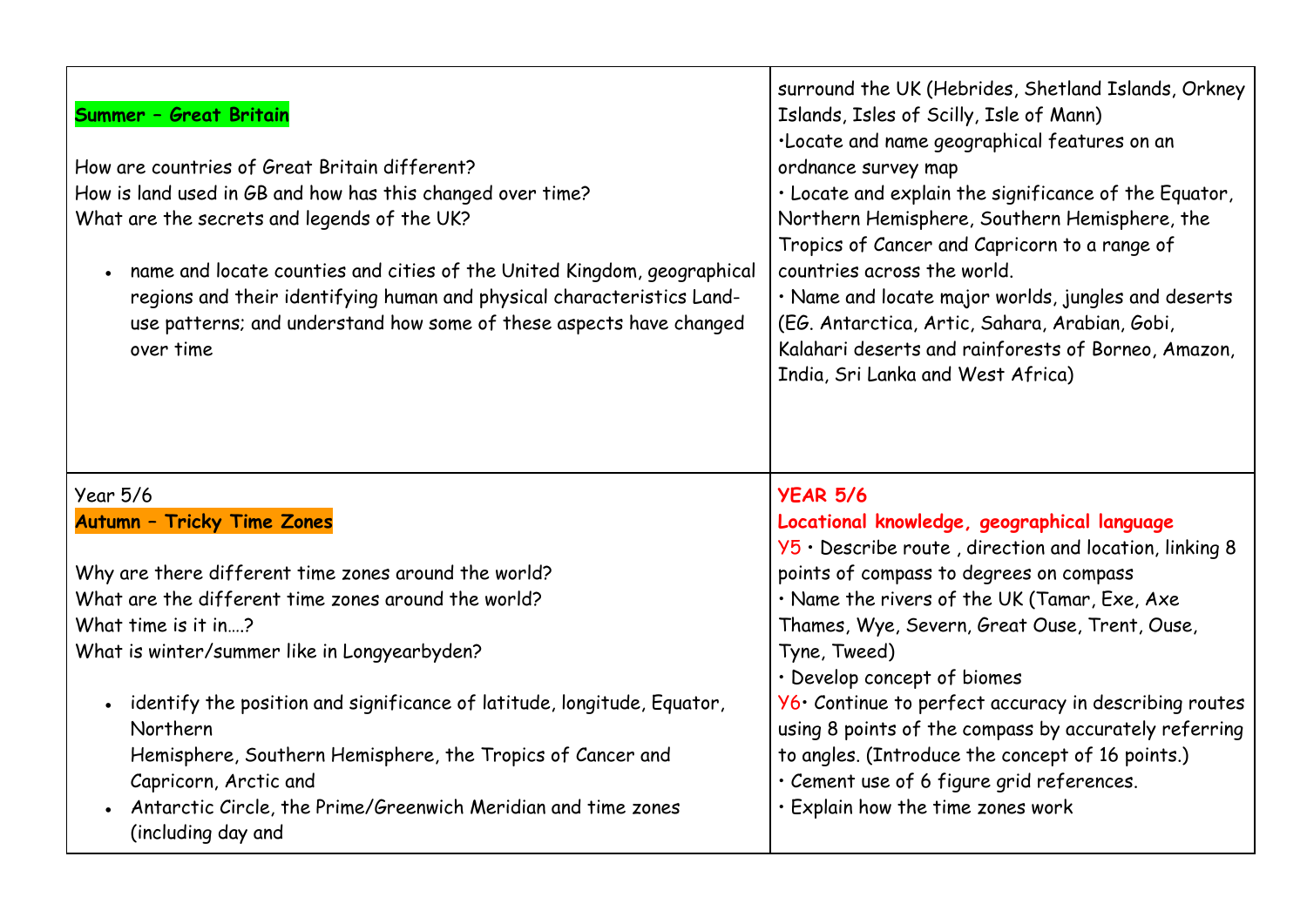| night)                                                                              | Fieldwork skills and map work                         |
|-------------------------------------------------------------------------------------|-------------------------------------------------------|
|                                                                                     | Y5. Name and locate many of the world's major rivers  |
|                                                                                     | on maps (Volga, Danube, Rhine, Yangtze, Ganges,       |
| <b>Spring- Hola Mexico!</b>                                                         | Yellow, Nile, Congo, Murray, Darling, Mississippi,    |
|                                                                                     | Amazon) Also see above for UK rivers                  |
| What is the physical and human landscape of Mexico?                                 | . Name and locate many of the world's most famous     |
| How does this compare to the UK?                                                    | mountain regions and volcanoes on maps (Rockies,      |
| What is the fiesta trail?                                                           | Andes, Alps, Himalayas + three UK highest mountains:  |
| What does Mexico look like from above?                                              | Scafel Pike, Snowdon, Ben Nevis. Volcanoes of Japan,  |
|                                                                                     | Iceland, Hawaii, Italy, Cape Verdi, Guatemala etc)    |
| locate the world's countries, using maps to focus on Europe (including<br>$\bullet$ | $Y6$ $\cdot$ use OS maps to answer questions          |
| the location of                                                                     | · use eight points on a compass                       |
| Russia) and North and South America, concentrating on their                         | · Revise capital cities of Europe and major cities    |
| environmental regions,                                                              | from around the world. Including capitals of: USA,    |
| key physical and human characteristics, countries, and major cities                 | Canada, South America - as below, most European       |
|                                                                                     | cities, India, Kenya, Egypt, New Zealand, Australia,  |
| understand geographical similarities and differences through the study<br>$\bullet$ | Japan, China, Pakistan                                |
| of human and physical geography of a region of the United Kingdom, a                | · Revise and extend naming of the USA and Canada,     |
| region in a European Country, and a region within North or South                    | Central + North and South American (Venezuela,        |
| America                                                                             | Colombia, Ecuador, Peru, Bolivia, Chile, Guyana,      |
|                                                                                     | Suriname, Paraguay, Guatemala Brazil, Uruguay,        |
| Summer - Dartmoor/ Lifton                                                           | Galapagos Islands) countries on a world map and atlas |
| Could you navigate Dartmoor? Lifton?                                                |                                                       |
| I'm a Y6 pupil, can you get me out of here?                                         |                                                       |
| Can I name the rivers of the UK?                                                    |                                                       |
| Can I plan a walk across Dartmoor using a 6 figure grid reference?                  |                                                       |
| use maps, atlases, globes and digital/computer mapping to locate                    |                                                       |